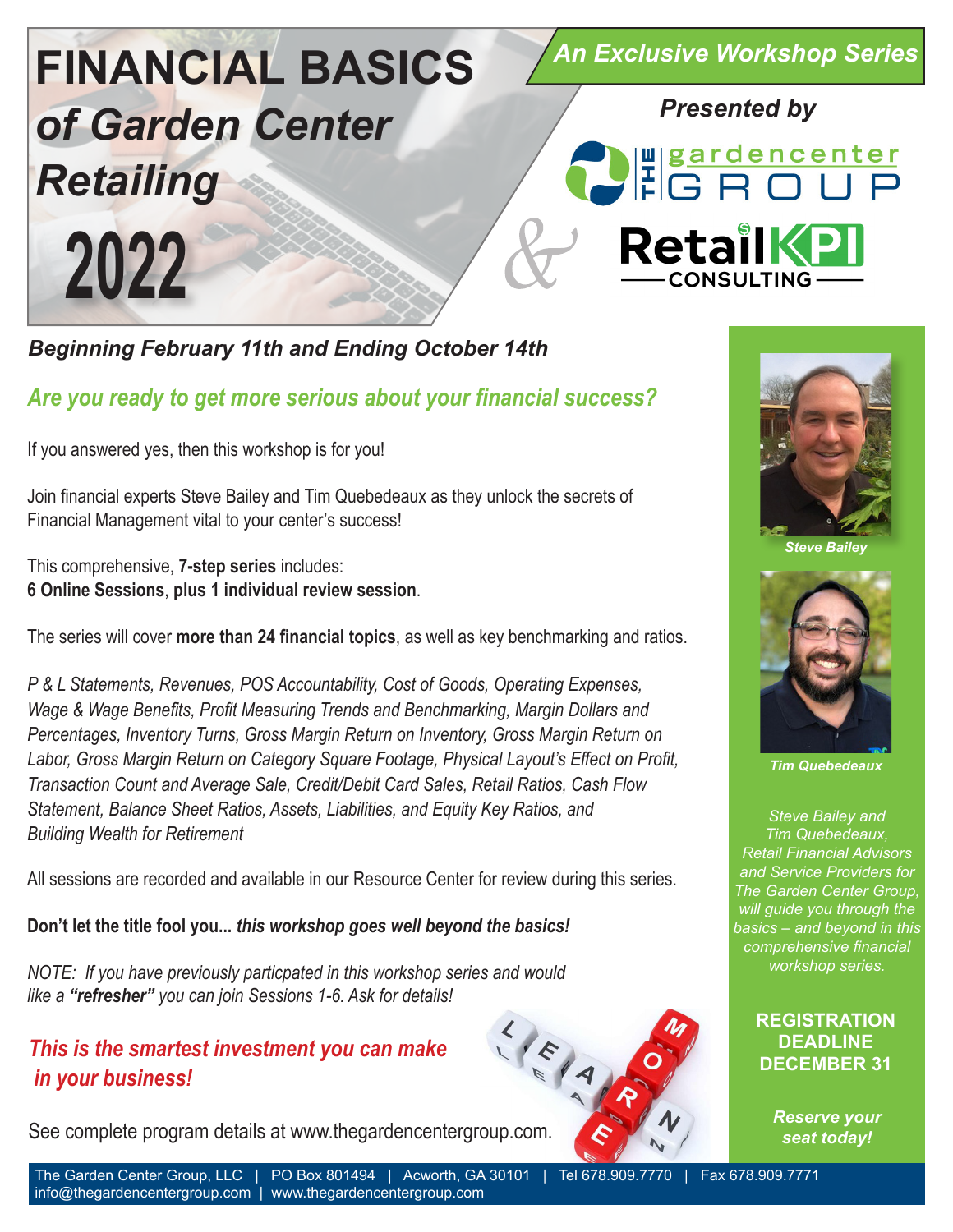

# **Financial Basics of Garden Center Retailing…** *An Exclusive Workshop for 2022* **REGISTRATION**

Please complete this registration form and mail with payment to The Garden Center Group by December 31, 2021. Payments will be processed after January 1, 2022.

| Company: |                |  |
|----------|----------------|--|
| Address: |                |  |
| City:    | State:<br>Zip: |  |
| Phone:   | Fax:           |  |

**REGISTRANTS** *(List anyone below that should receive email notifications. If more than 4, simply copy form.)*

| Attendee 1:     | <u> 2000 - Andrea Andrew Maria (h. 1878).</u>                 |
|-----------------|---------------------------------------------------------------|
| Cell:           |                                                               |
| Attendee 2:     | Email: _____________________                                  |
| Cell:           |                                                               |
| Attendee 3:     | Email:<br><u> 1989 - Andrea Station Barbara, amerikan per</u> |
| Cell:           |                                                               |
| Attendee 4:     | Email:                                                        |
| Cell:           |                                                               |
| --------------- |                                                               |

#### **REGISTRATION FEE**

| Financial Basics of Garden Center Retailing Workshop @ \$4,295.00          |  |
|----------------------------------------------------------------------------|--|
| Current Garden Center Group Client Special Discount of \$500 if applicable |  |
| Special "Refresher" Only @ \$1,495 (includes Steps 1-6 without one-on-one) |  |
| Total Due: (Registration fee less Client Discount if applicable)           |  |

**Make checks payable to:** The Garden Center Group LLC **Mail** completed registration form and payment to: The Garden Center Group LLC, PO Box 801494, Acworth, GA 30101 **Credit card payments**: Fill out the Credit Card Authorization Form and return with registration form or **call us** with credit card information at 678-909-7770. **Fax** completed registration form with credit card authorization form to 678-909-7771.

*Cancellations (prior to January 1, 2022) must be in writing and directed to: The Garden Center Group, info@thegardencentergroup.com or faxed to 678.909.7771. No refunds after January 1, 2022.*

*The number of people participating in webinar sessions is limited only to the number of people you can accommodate at your facility.*